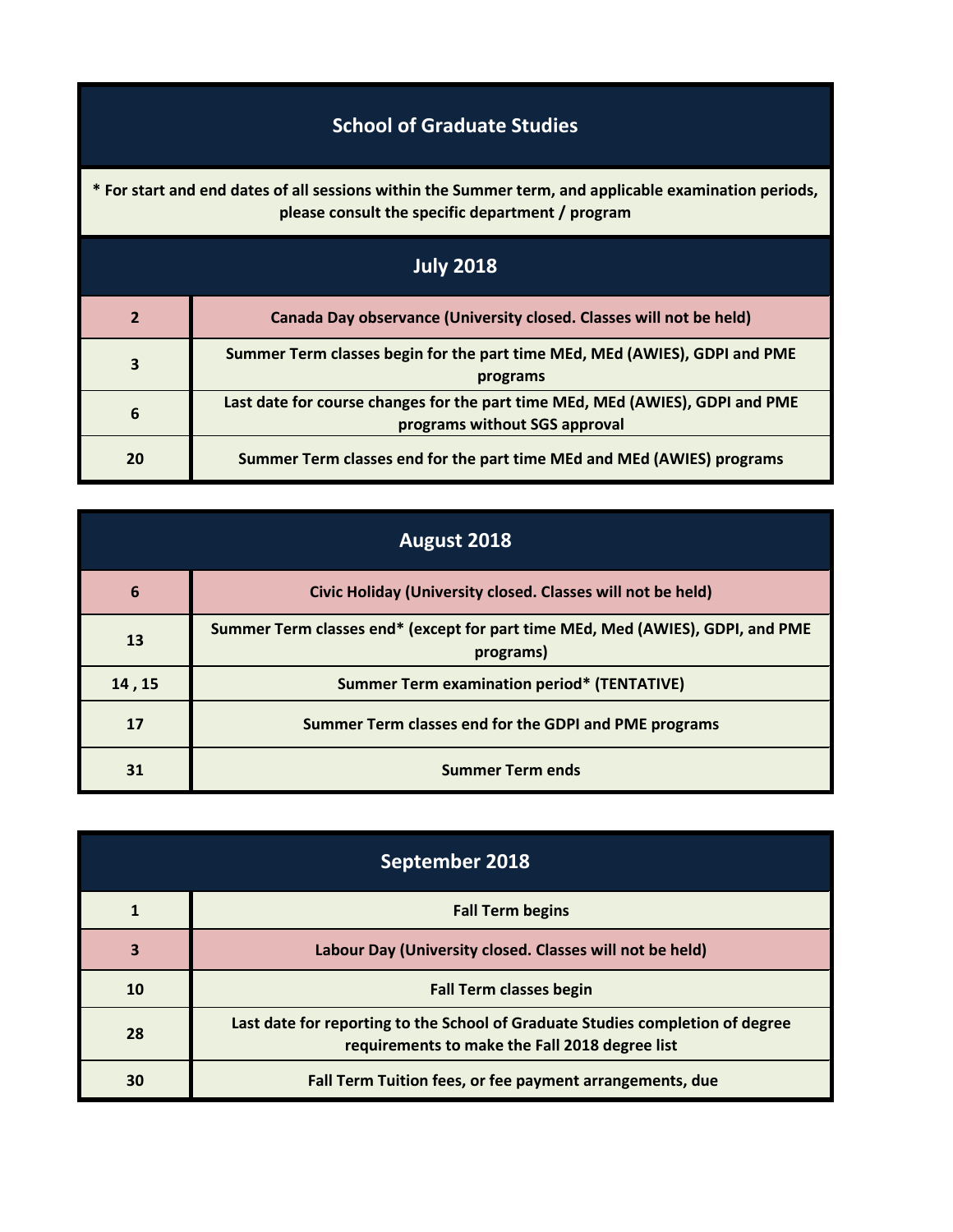| October 2018 |                                                                          |
|--------------|--------------------------------------------------------------------------|
| 5            | Last date for course changes for the Fall 2018 Term without SGS approval |
| 8            | Thanksgiving Day (University closed. Classes will not be held)           |
| 15           | Last date to apply to graduate for Fall 2018 (TENTATIVE)                 |
| 16           | University Day (Classes will be held)                                    |

| November 2018                                                                                                                                                                                  |                                                                   |
|------------------------------------------------------------------------------------------------------------------------------------------------------------------------------------------------|-------------------------------------------------------------------|
| NOTE: Fall 2018 Convocation dates will be published by the Office of the University Registrar in May 2018.<br>Finalized dates will be posted here: http://www.queensu.ca/registrar/convocation |                                                                   |
| 9                                                                                                                                                                                              | Remembrance Day observance (Classes cancelled 10:30 - 11:30 a.m.) |
| 30                                                                                                                                                                                             | <b>Fall term classes end</b>                                      |

| December 2018 |                                                                                                |
|---------------|------------------------------------------------------------------------------------------------|
|               | First date to Apply to Graduate in Spring 2019 (TENTATIVE)                                     |
| $1 - 4$       | Fall term pre-examination study period                                                         |
| $5 - 20$      | <b>Fall Term examination period (TENTATIVE)</b>                                                |
| 6             | Commemoration Day (academics cancelled except for clinical responsibilities and field<br>work) |
| 31            | <b>Fall Term ends</b>                                                                          |

| January 2019 |                                                              |
|--------------|--------------------------------------------------------------|
|              | New Year's Day (University closed. All classes cancelled)    |
|              | <b>Winter Term begins</b>                                    |
|              | <b>Winter Term classes begin</b>                             |
|              | International Student Orientation for Winter Term admissions |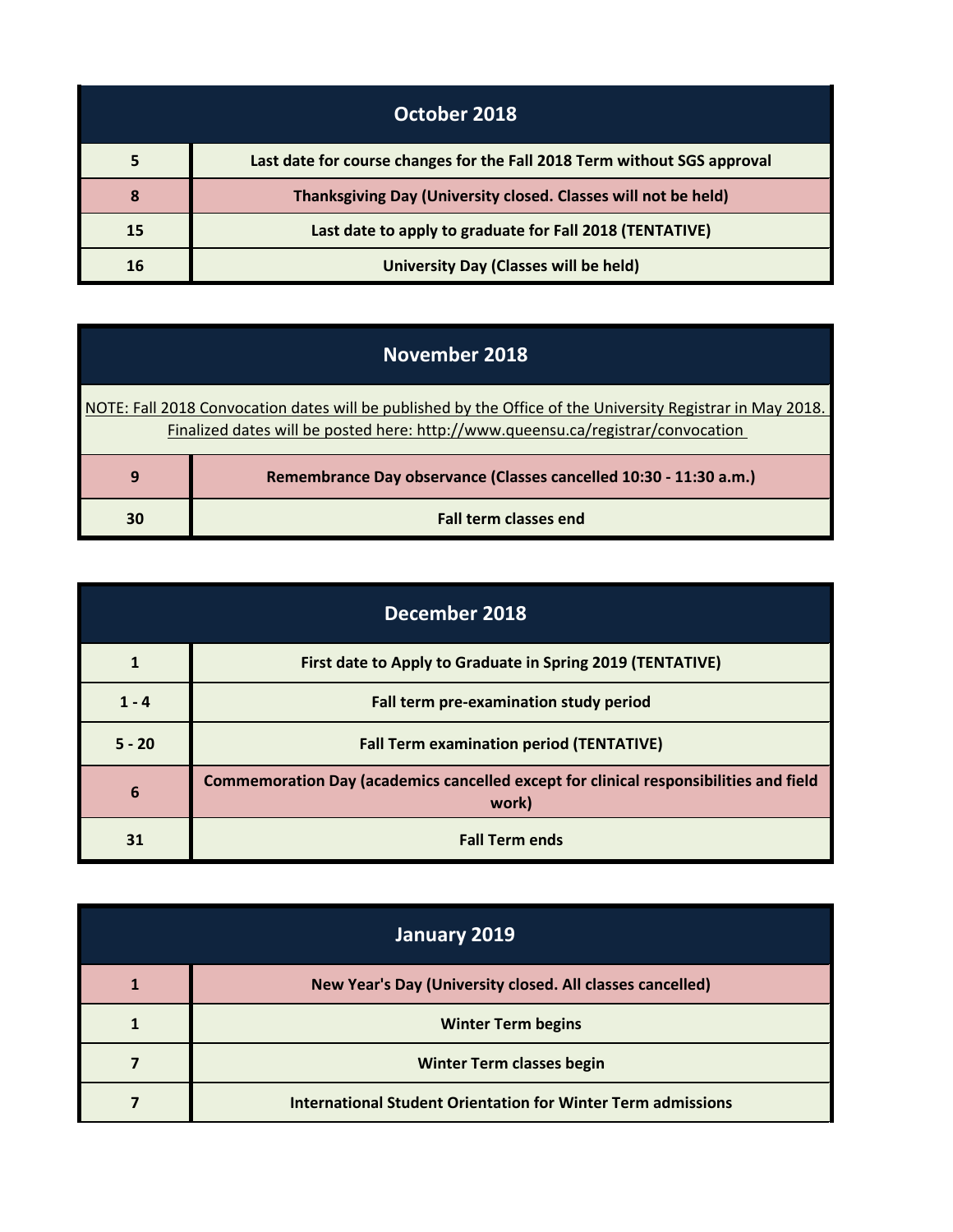| 10 | Winter Term Tuition fees, or fee payment arrangements, due for graduate students |
|----|----------------------------------------------------------------------------------|
|    | Last date to drop Fall-Winter (full) courses without SGS approval                |

| <b>February 2019</b> |                                                                   |
|----------------------|-------------------------------------------------------------------|
|                      | Last date for course changes for Winter Term without SGS approval |
| 18                   | Family Day (University closed. Classes will not be held)          |
| $19 - 22$            | <b>Reading Week (not applicable to MScOT or MScPT programs)</b>   |

## **March 2019**

| <b>April 2019</b> |                                                                                                                                    |
|-------------------|------------------------------------------------------------------------------------------------------------------------------------|
| 5                 | <b>Winter Term classes end</b>                                                                                                     |
| $6 - 10$          | Winter Term pre-examination study period                                                                                           |
| $11 - 27$         | <b>Winter Term Examinations period (TENTATIVE)</b>                                                                                 |
| 19                | Good Friday (University closed. Classes will not be held)                                                                          |
| 30                | Last date for reporting to the School of Graduate Studies completion of degree<br>requirements to make the Spring 2019 degree list |
| 30                | <b>Winter Term ends</b>                                                                                                            |
| 30                | Last date to apply to graduate in SOLUS in Spring 2019 (TENTATIVE)                                                                 |

| <b>May 2019</b>                                                                                                                                               |                            |
|---------------------------------------------------------------------------------------------------------------------------------------------------------------|----------------------------|
| NOTE: Spring 2019 Convocation: Dates will be determined in November 2018. Please refer to<br>http://www.queensu.ca/registrar/convocation to view these dates. |                            |
|                                                                                                                                                               | <b>Summer Term begins*</b> |